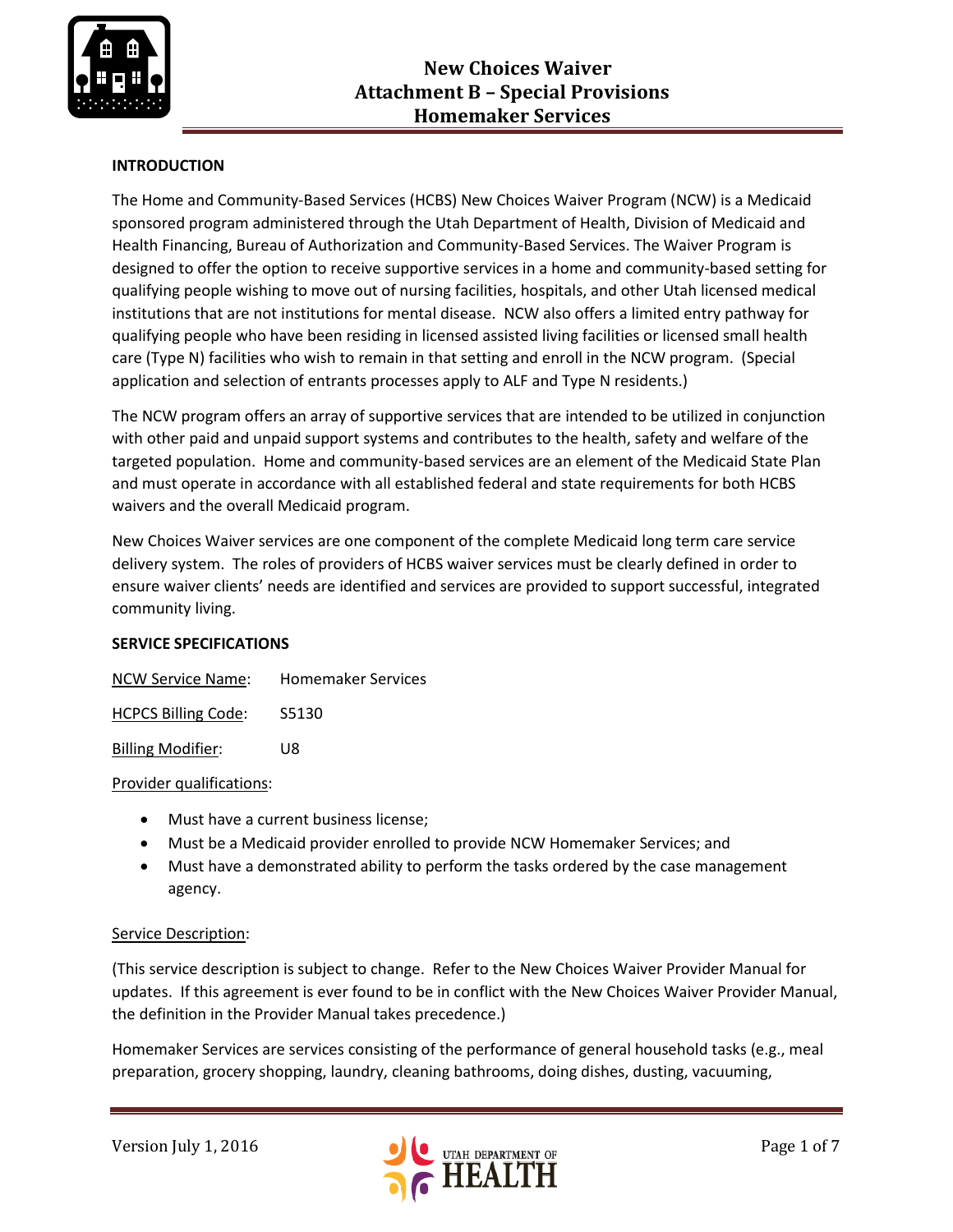

sweeping, mopping) provided by a qualified homemaker for a waiver client who resides in a private home setting.

This service cannot be provided to waiver clients who reside in facility settings where homemaker services are already included as a component of the Adult Residential Services package within that facility setting.

#### General Requirements:

By signing this attachment, provider agrees to additional terms and conditions as outlined below:

- A. Provider will report any negative or critical incident or incidents likely to receive media or legislative scrutiny involving a NCW client to the client's case management agency or to the New Choices Waiver program office immediately. This includes but is not limited to medication errors, falls, injuries, missing persons, abuse, neglect, exploitation, unexpected hospitalizations, unexpected deaths, Adult Protective Services (APS) or law enforcement involvement, and other similar incidents that raise concern for client safety. As required by law, provider will also report any suspected or actual incidences of abuse, neglect or exploitation to APS or to local law enforcement.
- B. Provider will accept the NCW Medicaid rate as payment in full, and the provider shall not bill the client nor their families an additional fee for services rendered.
- C. Provider will interact with each NCW client's designated case management agency and participate in the person-centered care planning process when requested by the client or their representative.
- D. Provider will review Service Authorization Forms received from waiver case management agencies and will return a signed copy to the case management agency. Service authorizations indicate the amount, duration and frequency of services that are authorized based on the assessment of each client's needs and are subject to approval by the State Medicaid Agency. The authorized HCPCS, number of units, frequency and duration will appear in the service authorization and providers shall not render services to waiver clients until a service authorization has been received and properly executed by both the designated waiver case management agency representative and the provider. Service authorizations are valid for a maximum of one year even if the "end date" on the form is left blank. Claims paid for waiver services for dates of service outside of the date span listed in the service authorization will be recovered. Claims paid for waiver services that exceed the number of units or frequency than was authorized in the service authorization will be recovered. Claims paid for HCPCS codes that were not authorized in the service authorization will be recovered.
- E. Service authorizations are not a guarantee of payment.

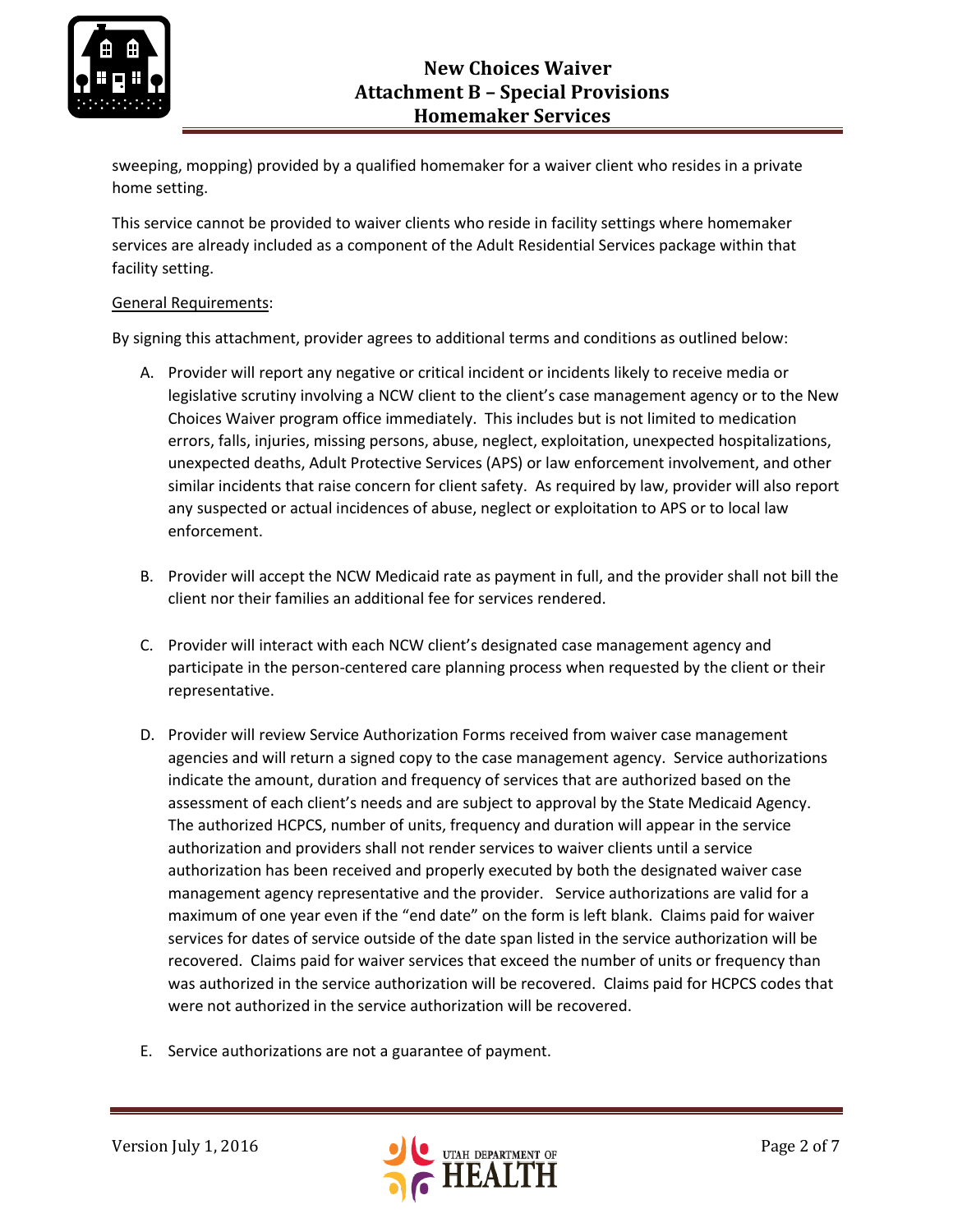

- F. Service authorizations are automatically nullified immediately upon any of the following events taking place:
	- The NCW client elects to change to a different NCW provider
	- The NCW client elects to altogether discontinue receiving the services that the provider offers
	- The NCW client loses Medicaid eligibility
	- The NCW client is disenrolled from the NCW program for any other reason
	- The provider's Medicaid and/or NCW contract is terminated or suspended
- G. Provider will not provide services to waiver clients when they are receiving inpatient treatment. Service authorizations are *suspended* during times when a New Choices Waiver client is admitted to an inpatient setting such as a hospital or nursing facility. Upon the client's discharge from the inpatient setting, provider will communicate with the waiver case management agency to receive verbal approval to reinstate services if any unused units are remaining in the service authorization or to request a new authorization if the existing authorization has expired.
- H. Units of service that have been authorized for one NCW client can only be provided to that NCW client. Provider will not transfer unused units that have been authorized for one NCW client to another NCW client.
- I. Provider will contact a client's designated waiver case management agency if the provider observes that actual service utilization trends appear to exceed the number of units authorized.
- J. Provider will verify client Medicaid eligibility each month in order to avoid providing services that are not reimbursable due to a client's loss of Medicaid benefits. Utah Medicaid offers two methods that providers may use to verify client eligibility:
	- Medicaid Eligibility Lookup Tool [\(https://medicaid.utah.gov\)](https://medicaid.utah.gov/)
	- Access Now (1-800-662-9651 option 1, option 1)
- K. Provider shall not bill Medicaid for services that were not actually provided or for services that the provider anticipates providing to a client in the near or distant future.
- L. Provider shall not bill a client for a missed or canceled appointment unless the client or the client's legal representative has signed a written cancelation policy which expressly allows the provider to charge the client for missed or canceled appointments.
- M. Provider will not engage in unsolicited direct marketing activities to prospective NCW clients. Marketing strategies shall be limited to mass outreach and advertisements. Provider will not approach prospective NCW clients or their representatives unless the client or representative

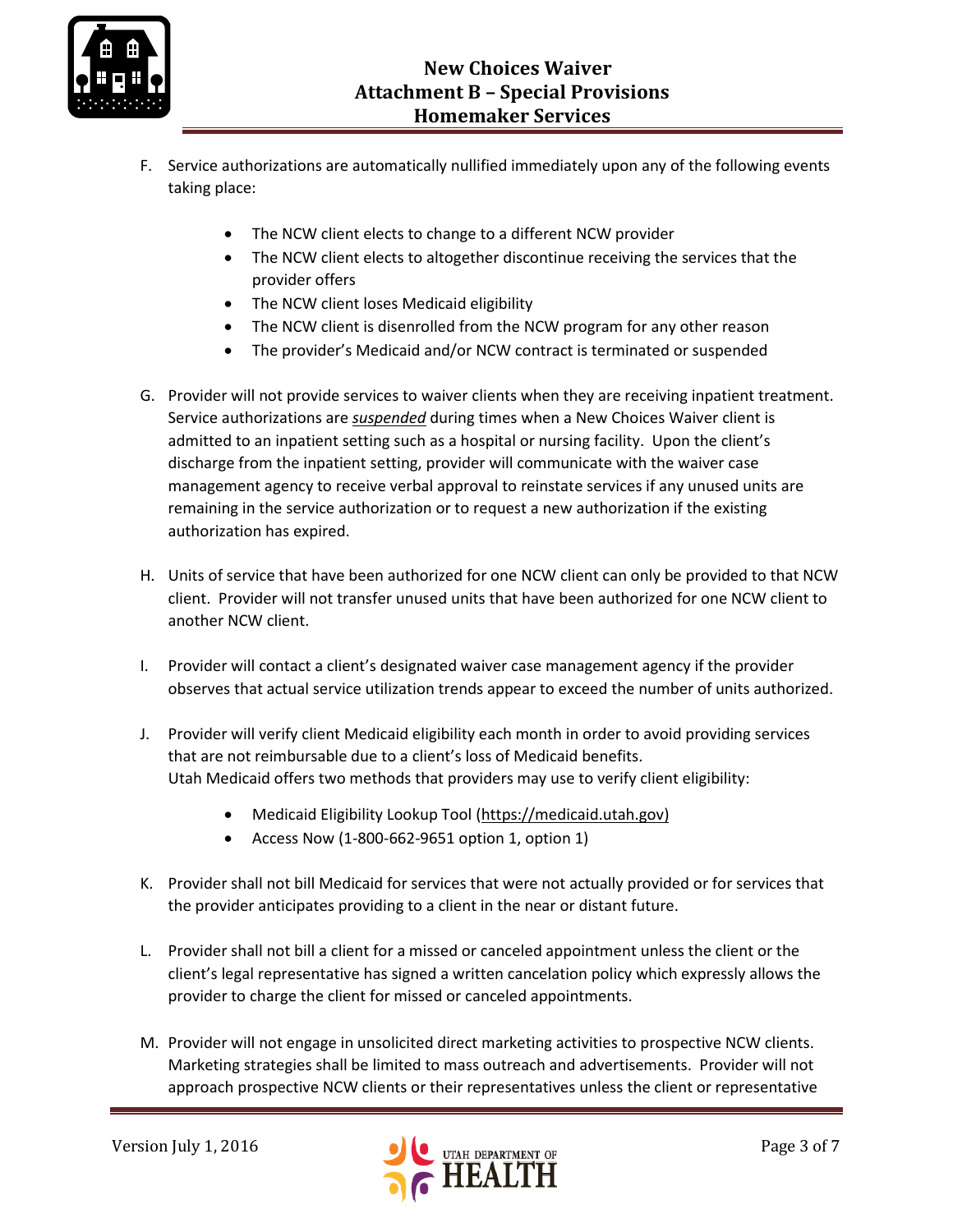

# **New Choices Waiver Attachment B – Special Provisions Homemaker Services**

explicitly requests information from the provider. Provider shall refrain from offering incentives or other enticements to persuade a prospective NCW client to choose the provider for waiver services. Provider shall not enter into incentive or kick-back agreements with waiver case management agencies or otherwise entice the case management agency to influence or limit a NCW client's freedom to choose their own service providers. Provider may not require NCW clients to select a certain waiver or non-waiver provider for other services listed on the personcentered care plan.

- N. Provider will document each service encounter. At a minimum each service encounter record should include:
	- The client's first and last name
	- The date of service for each service encounter
	- The start and end times for each service provided
	- The services provided by service title
	- Notes describing the service encounter
	- The name of the individual who performed the service
	- The signature of the individual(s) who performed the service(s) or who can attest to the completion of the service(s).
- O. Provider will abide by the policies and procedures outlined in the NCW Provider Manual and to stay apprised of policy updates and changes regarding Medicaid and the NCW program. If this agreement is ever found to be in conflict with the NCW Provider Manual, the NCW Provider Manual will take precedence over this agreement. The NCW Provider Manual is posted on the Utah Medicaid website: [https://medicaid.utah.gov](https://medicaid.utah.gov/)
- P. Provider will review the Medicaid Information Bulletins (MIBs) and stay apprised of policy updates and changes regarding Medicaid and the NCW program. The MIB is the tool that the Utah Department of Health, Division of Medicaid and Health Financing uses to disseminate such information to providers and stakeholders. The MIB is published quarterly or more frequently as needed. To subscribe to the Newsletter or to view the MIB releases, visit the Medicaid website: [https://medicaid.utah.gov](https://medicaid.utah.gov/)
- Q. If the provider has Medicare and/or Medicaid certification and loses Medicare and/or Medicaid certification, the provider's New Choices Waiver contract shall also be terminated effective the same day as the termination of the Medicare and/or Medicaid certification. The provider will notify the New Choices Waiver Program Office within 3 business days of receiving the notification letter from Medicare and/or Medicaid. The provider will make every effort to ensure a safe and orderly transition of all NCW clients to other service providers prior to final termination of their NCW contract.
- R. If the provider is aware that it is about to undergo a change of ownership or otherwise elects to voluntarily terminate their New Choices Waiver contract, the provider shall give at least 30 days

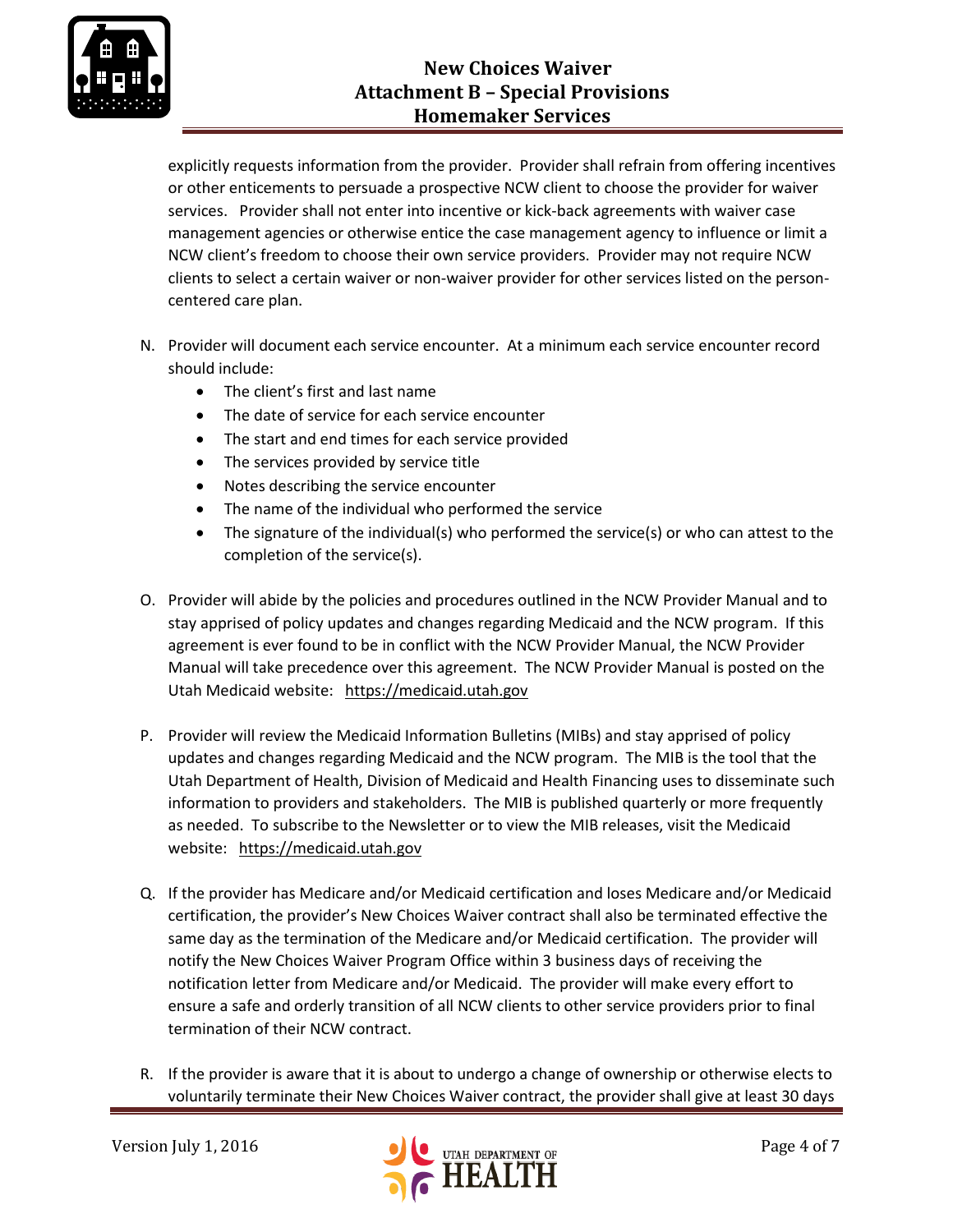

advance written notice of the change of ownership or voluntary termination to the New Choices Waiver Program Office. Providers shall assist in ensuring a safe and orderly transition of waiver clients to another service provider prior to termination.

- S. Providers cannot be listed on a person-centered care plan for a NCW client if any of the paid employees of that provider are related to one or both of the assigned NCW case managers by blood or by marriage. If the State Medicaid Agency finds that a conflict of interest is occurring between the provider agency and the case management agency, the provider or the case management agency may be prevented from providing services to that particular client. Exceptions will only be made in remote geographical areas of the state where there are no other willing, qualified providers available to offer the service(s). Only the State Medicaid Agency has authority to approve exceptions to conflict of interest rules.
- T. The State Medicaid Agency may terminate the provider's New Choices Waiver contract after giving the provider 30 days advance written notice for either of the following reasons:
	- 1. The State Medicaid Agency detects a pattern of non-compliance with general Utah Medicaid provider standards,
	- 2. The State Medicaid Agency detects a pattern of non-compliance with NCW policies, procedures and/or provisions listed in this contract.

Examples of conduct that constitutes patterns of non-compliance include but are not limited to:

- Abuse, neglect or exploitation of waiver clients;
- Billing Medicaid in excess of the amount, duration and frequency of services that have been authorized;
- Billing Medicaid for services not provided;
- Inadequate or non-existent record keeping;
- Hiring individual service employees that do not meet the minimum waiver provider qualifications;
- Not maintaining minimum provider qualifications such as required license(s);
- Acts of direct marketing to prospective or currently enrolled clients or their representatives;
- Acts of coercion or manipulation of client freedom of choice rights;
- Acts of offering or receiving incentives or kick-backs to or from other providers or entities in an effort to manipulate client freedom of choice rights; and/or
- Billing NCW clients or their representatives for services covered by Medicaid.

If the State Medicaid Agency discovers conduct that constitutes a pattern of non-compliance but elects not to terminate the provider's New Choices Waiver contract, the State Medicaid Agency may instead suspend making new referrals to the provider, require the provider to repay any overpayments, complete additional training and/or to submit to additional monitoring activities

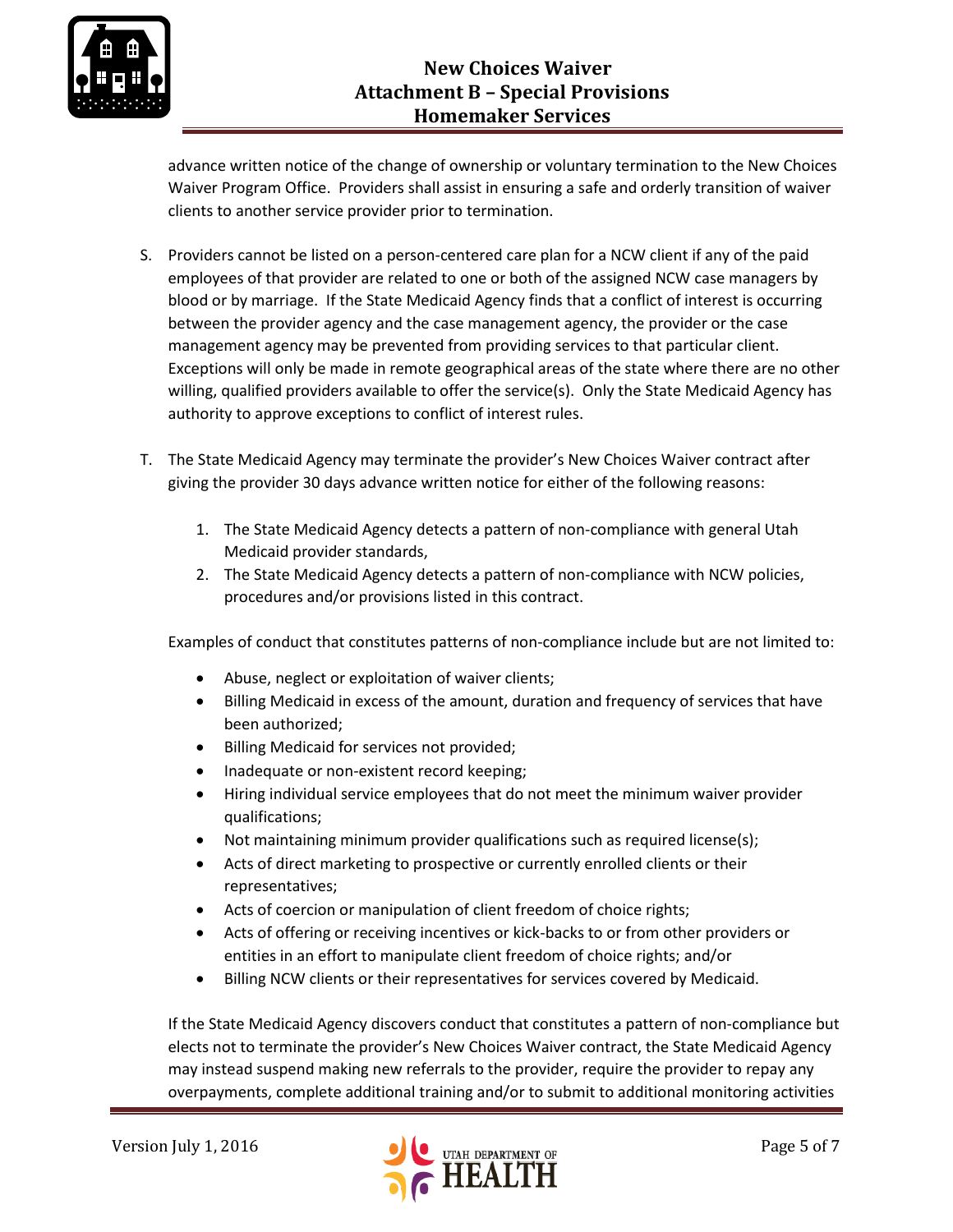

in order to avoid contract termination. The provider will be given hearing rights for any adverse actions taken by the State Medicaid Agency.

U. All new NCW providers must complete the NCW New Provider Training before the New Choices Waiver Program Office will forward the provider's enrollment application to the next step in the enrollment process. This includes existing providers who experience changes in ownership. NCW New Provider Training is offered one time each month and is located at the Utah Department of Health, 288 N. 1460 W., Salt Lake City, Utah 84114. To register for the next training please call the NCW Program Office and ask to speak with the NCW Provider Specialist. (800)662-9651, option 6.

After the provider is enrolled, additional training is available if the provider requests it by contacting the NCW program office at the same number listed above.

(The rest of this page is intentionally left blank.)

\_\_\_\_\_\_\_\_\_\_\_\_\_\_\_\_\_\_\_\_\_\_\_\_\_\_\_\_\_\_\_\_\_\_\_\_\_\_\_\_\_\_\_\_\_\_\_\_\_\_\_\_\_\_\_\_\_\_\_\_\_\_\_\_\_\_\_\_\_\_\_\_\_\_\_\_\_\_\_\_\_\_